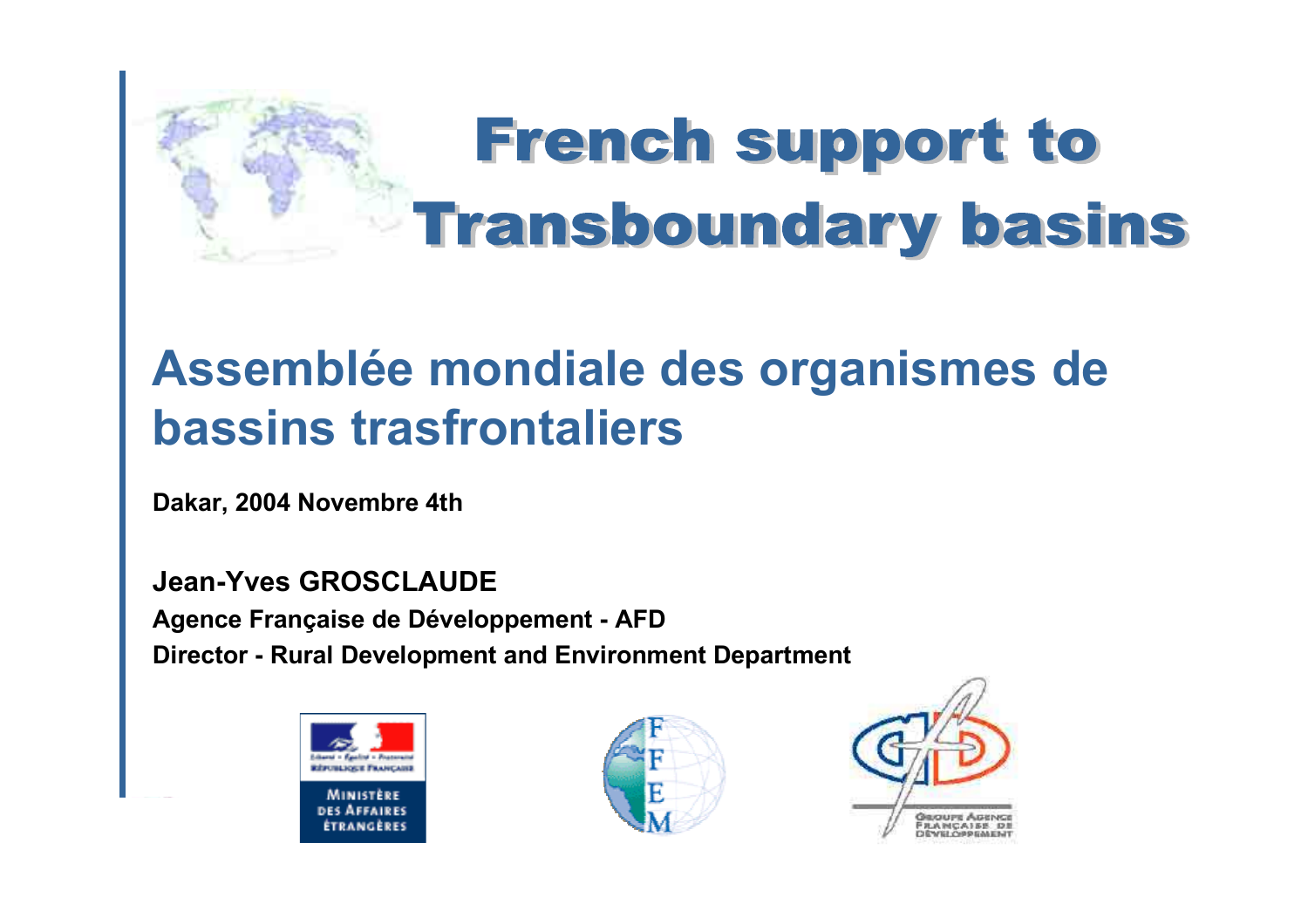

French ODA to support transboundary basins

- **French ODA: three main tools to support transboundary basins**
- **Current & future French ODA involvement in Senegal, Niger, Nile and Mekong river basins**
- **Current French ODA involvement in other transboundary basins**
	- ¾ **Orange/Sequ basin**
	- ¾ **Volta basin**
	- ¾ **Lake Chad basin**
	- ¾ **Zambezi basin**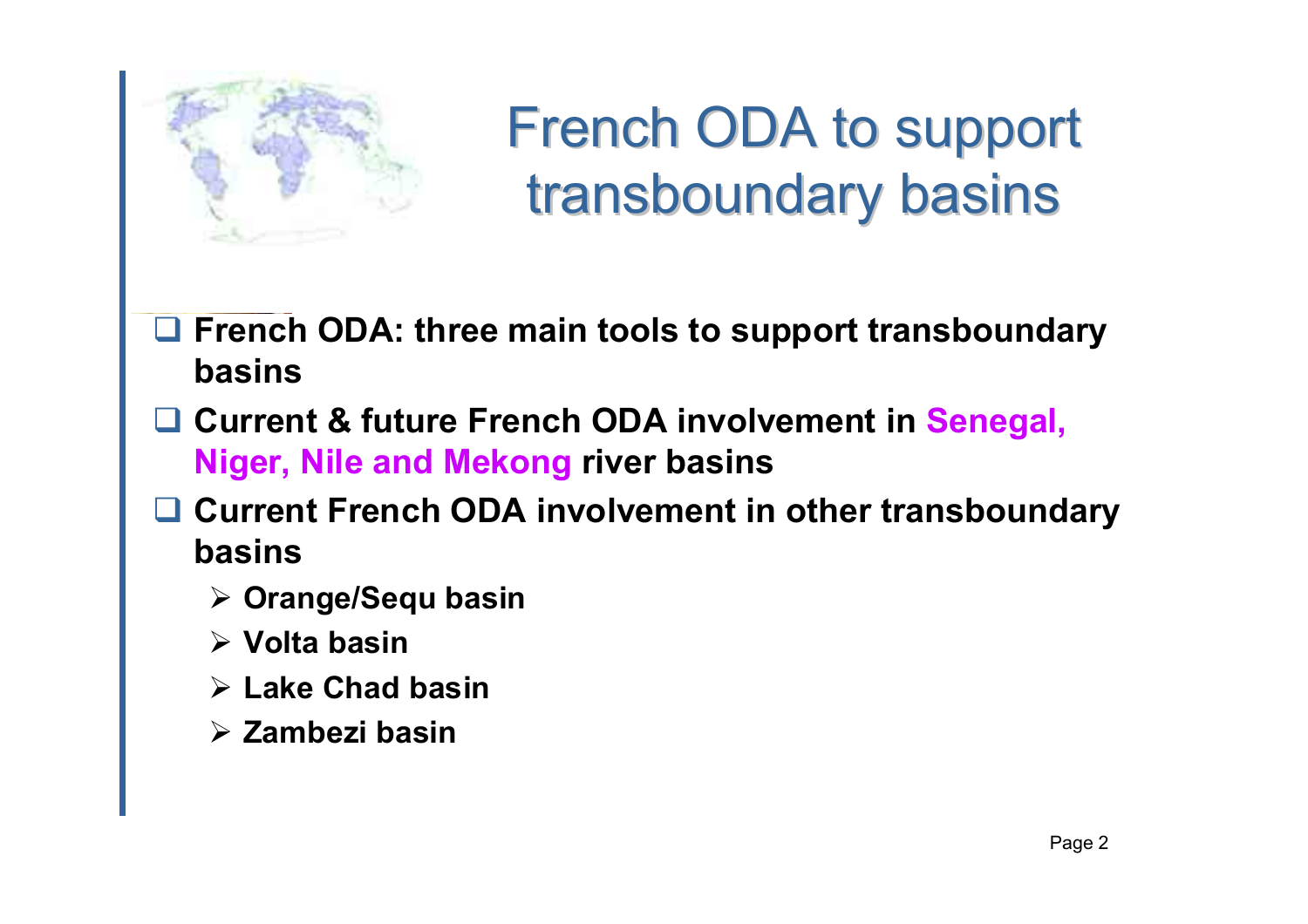# French ODA: three main tools to support transboundary basins

### **French Ministry of Foreign Affairs (MAE)**

- ¾ **political dialogue, donor coordination**
- ¾ **technical assistance (permanent advisors) & pilot projects**

### **French GEF (FFEM)**

- ¾ **promote co-operation between states**
- ¾ **develop measuring and monitoring capabilities**
- ¾ **reduce sources of pollution**
- **Agence Française de Développement (AFD)**
	- ¾ **investment projects mainly at the national level**
	- ¾ **recent decision to enlarge commitment to transboundary issues**
	- ▶ 4 priority basins : Niger, Senegal, Nil, Mekong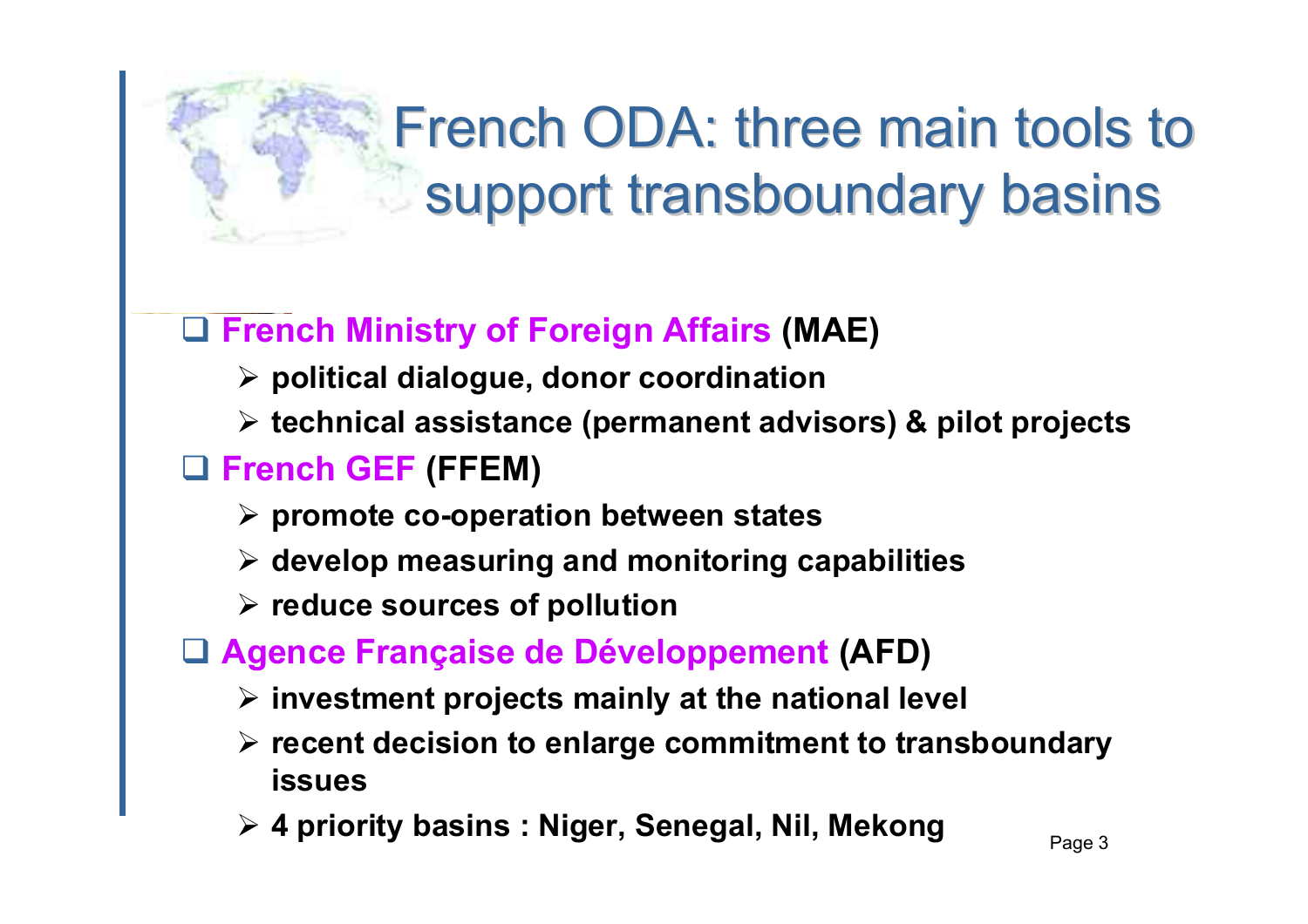

### SENEGAL BASIN

**FFEM project support to OMVS (Senegal basin) :**

- ¾ **1,35 M.€ to OMVS**
- ¾ **Implementation period 2001-2005**
- ¾ **Others donors : GEF**
- ¾ **Objectives :**
	- **improve management of water resources in Senegal basin**
	- **development of integrated river basin management tools**
	- **monitoring of environmental impact in the basin**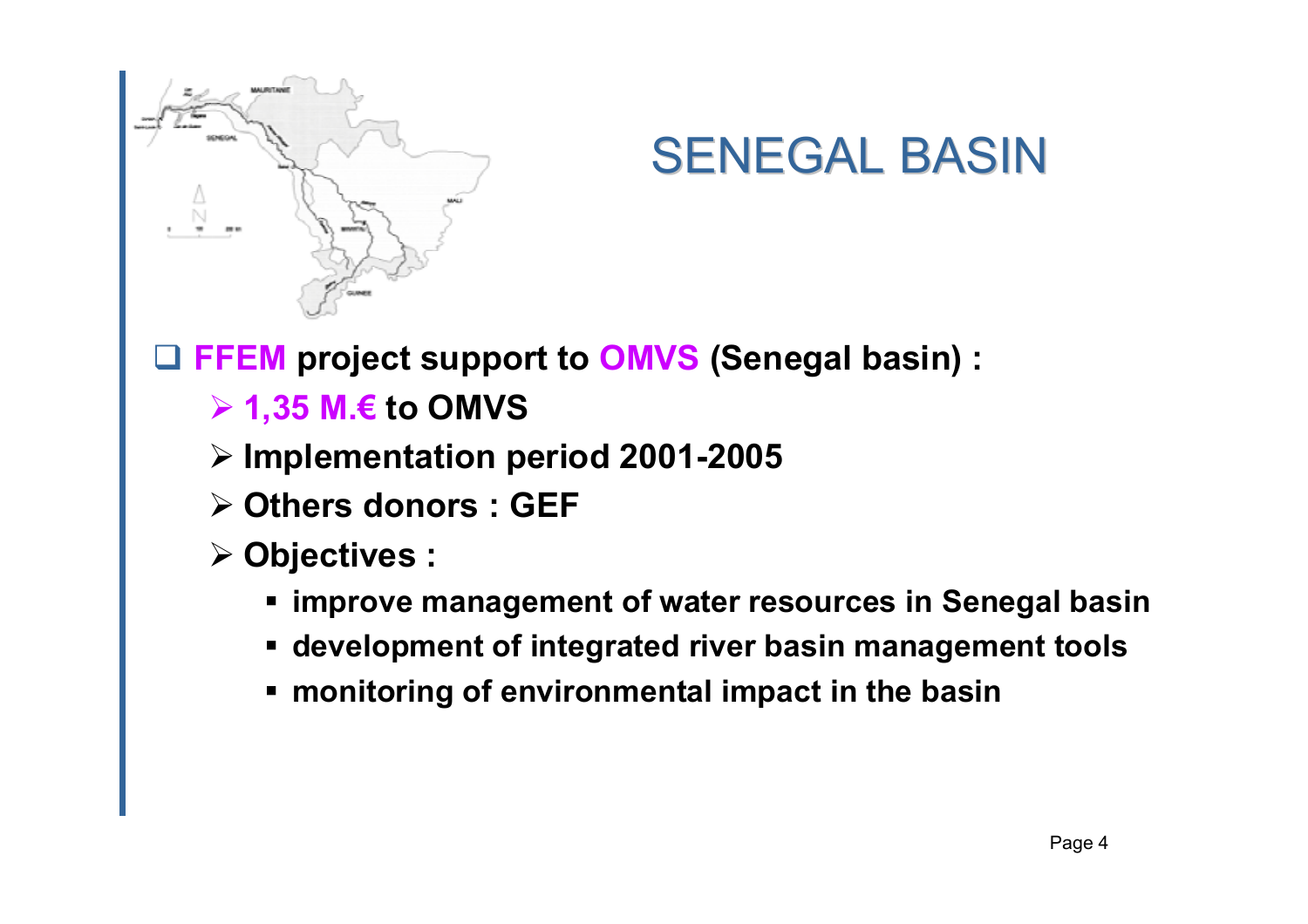

NIGER BASIN (1/2)



#### **MAE contributions:**

- ¾ **Permanent advisor to NBA (2003-2006)**
- ¾ **1 M.€ : IWRM promotion under NBA**
- ¾ **0,9 M.€ : Research (integration of Niger basin to the IWMI Challenge program "Water & Food")**

#### **FFEM cofinancing:**

- ¾ **1,2 M.€, approved in late 2003**
- ¾ **development of an environment monitoring unit in NBA**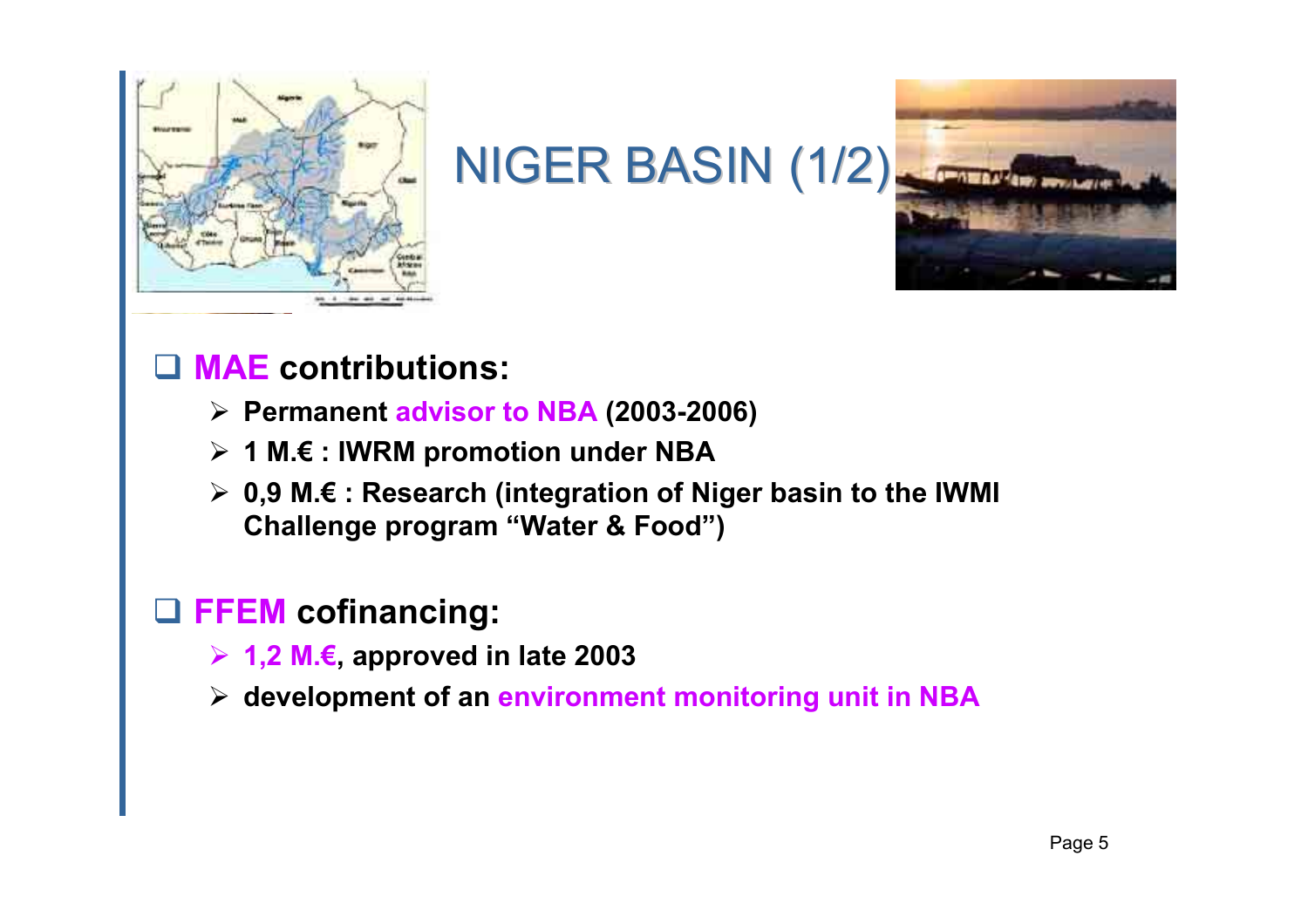

NIGER BASIN (2/2)



### **AFD project support to NBA:**

- ¾ **6,1 M.€ grant, approved in late 2003, implemented by NBA**
- ¾ **4 components :**
	- **hydrological data collection & analysis (Niger-Hycos)**
	- **training to data collection & analysis**
	- **Niger river mathematical model update**
	- **study fund**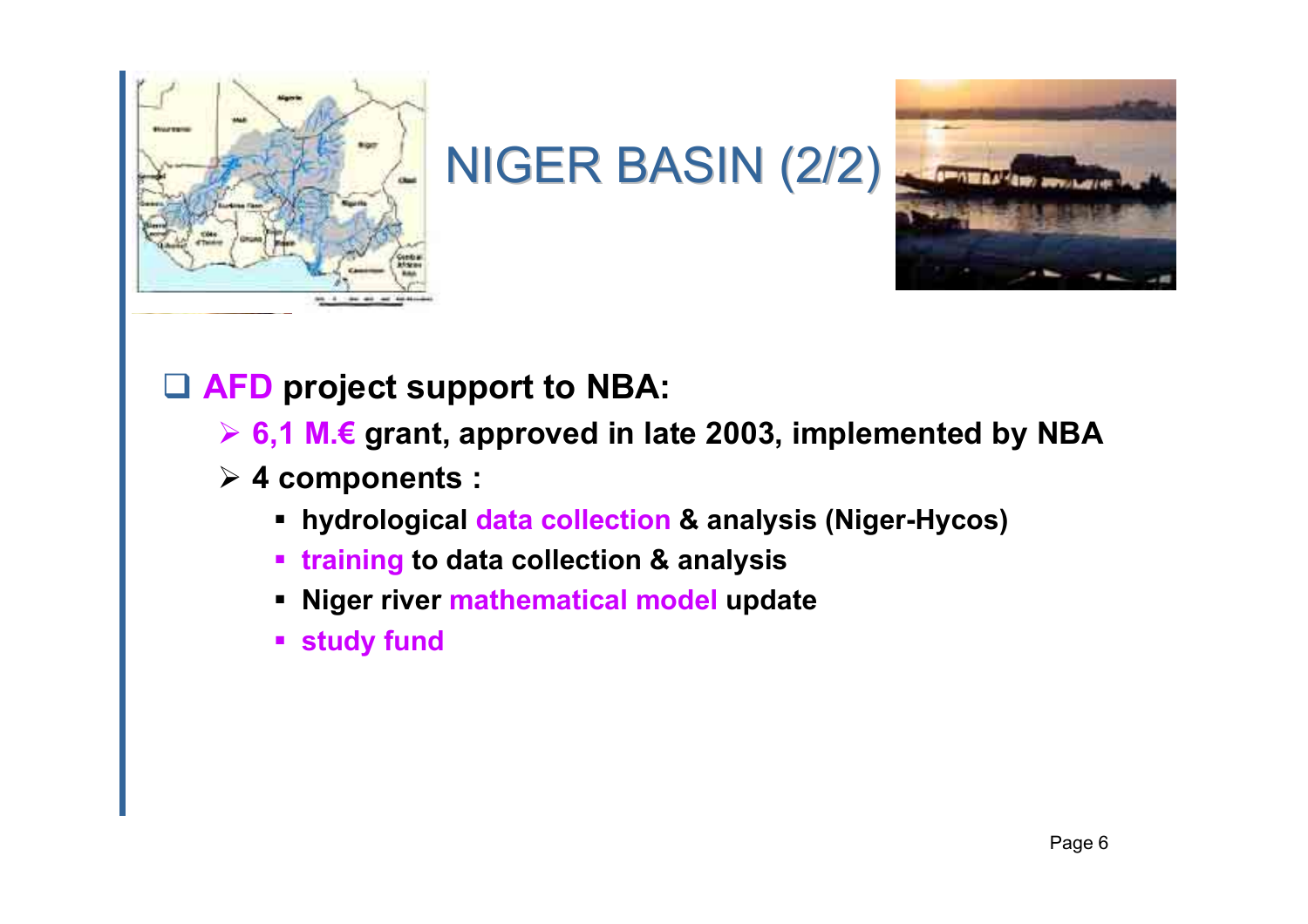

### NILE BASIN



#### **Current operations at the national level:**

- ¾ **MAE/Ethiopia: institutional support to the creation of 3 RBO's**
- ¾ **AFD water investment projects (water&sanitation, irrigation) in Uganda, Kenya, Tanzania, Ethiopia**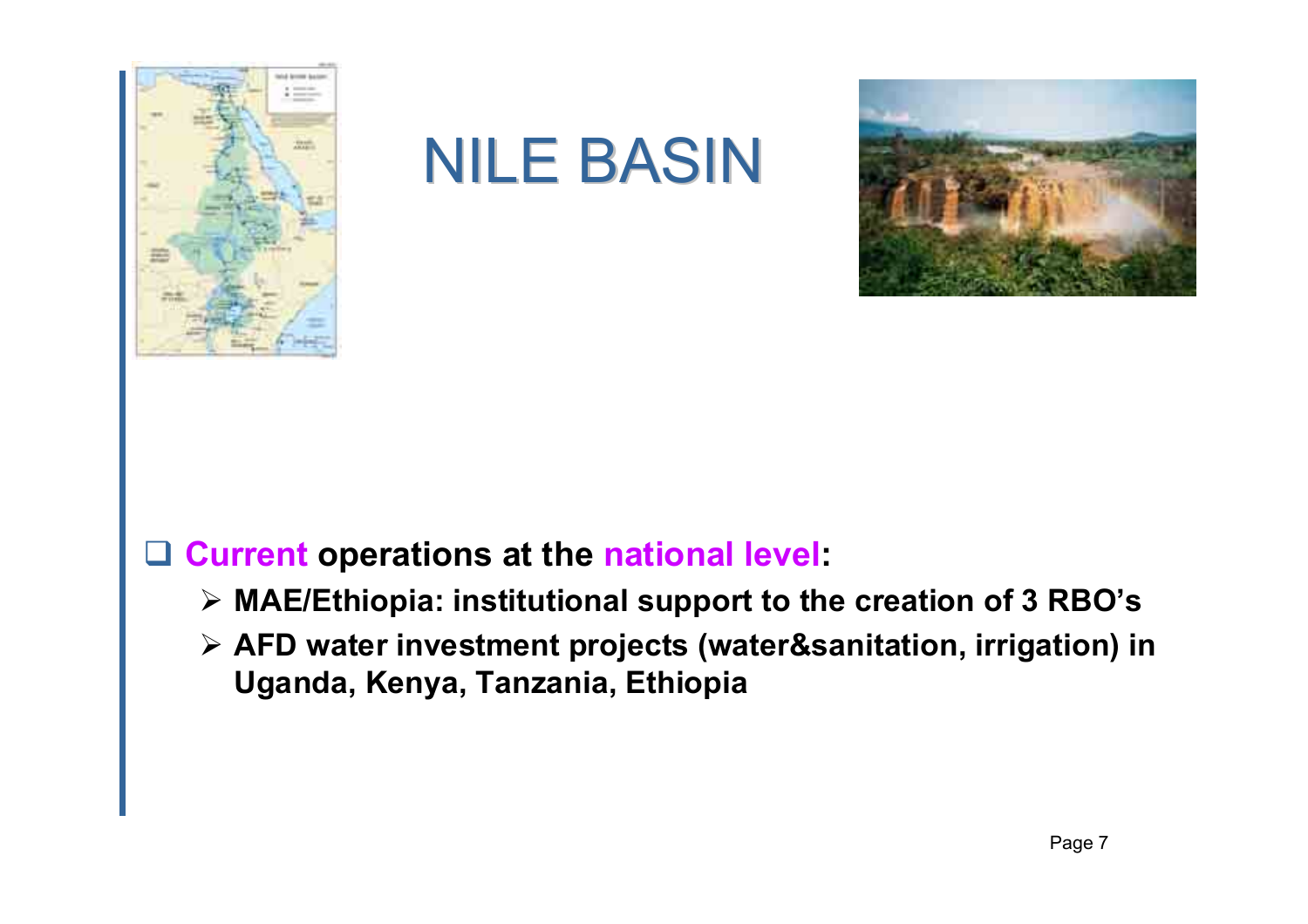# NILE BASIN



- **AFD/MAE/FFEM Investigation mission in February 2004 to Nile-SEC and ENTRO on the basis of a specific request from ENTRO**
- ш **A contribution focusing in 1st stage on Eastern Nile**
	- ¾ **MAE support (1 M.USD): institutional support to ENTRO and national focal points**
		- **preparation of ENVEST Forum**
		- **channeled through NBTF**
	- ¾ **AFD/FFEM support (3 M.€): implementation of the Eastern Nile planning Model**
		- **bilateral channel: financing agreement to be signed with ENTRO**
		- **Appraisal scheduled in mid-2005**

**■ Proposals approved in June 2004 by ENC/COM (17th meeting)**  $\Box$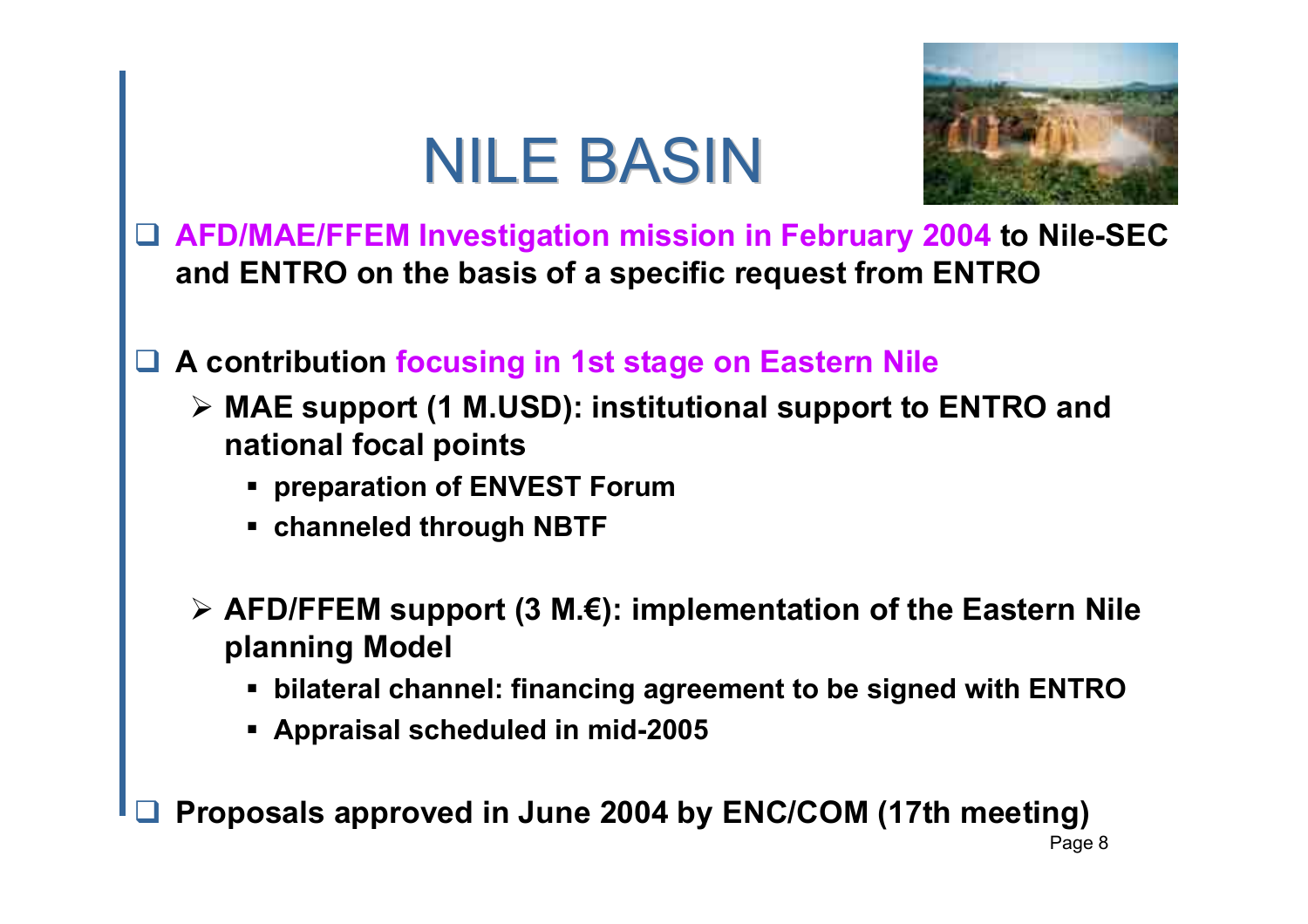

# LAKE VICTORIA

#### $\Box$ **AFD Water and sanitation projects around Lake Victoria**

- ¾ **Kenya : 20 M.€ loan, approved in 2003, for Kisumu**
- ¾ **Tanzania : 5 M.€ grant, foreseen in 2005, for Bukoba, Musoma and Missungwi**

#### **possible intervention of FFEM through a 1 or 2 M.€ grant**

- ¾ **to focus on pre-treatment of industrials effluents in the cities mentioned above**
- ¾ **could be a contribution to the 2nd Lake Victoria Environmental Management Project, that should be financed by the World Bank**
- ¾ **tentative instruction calendar: 2004-2005**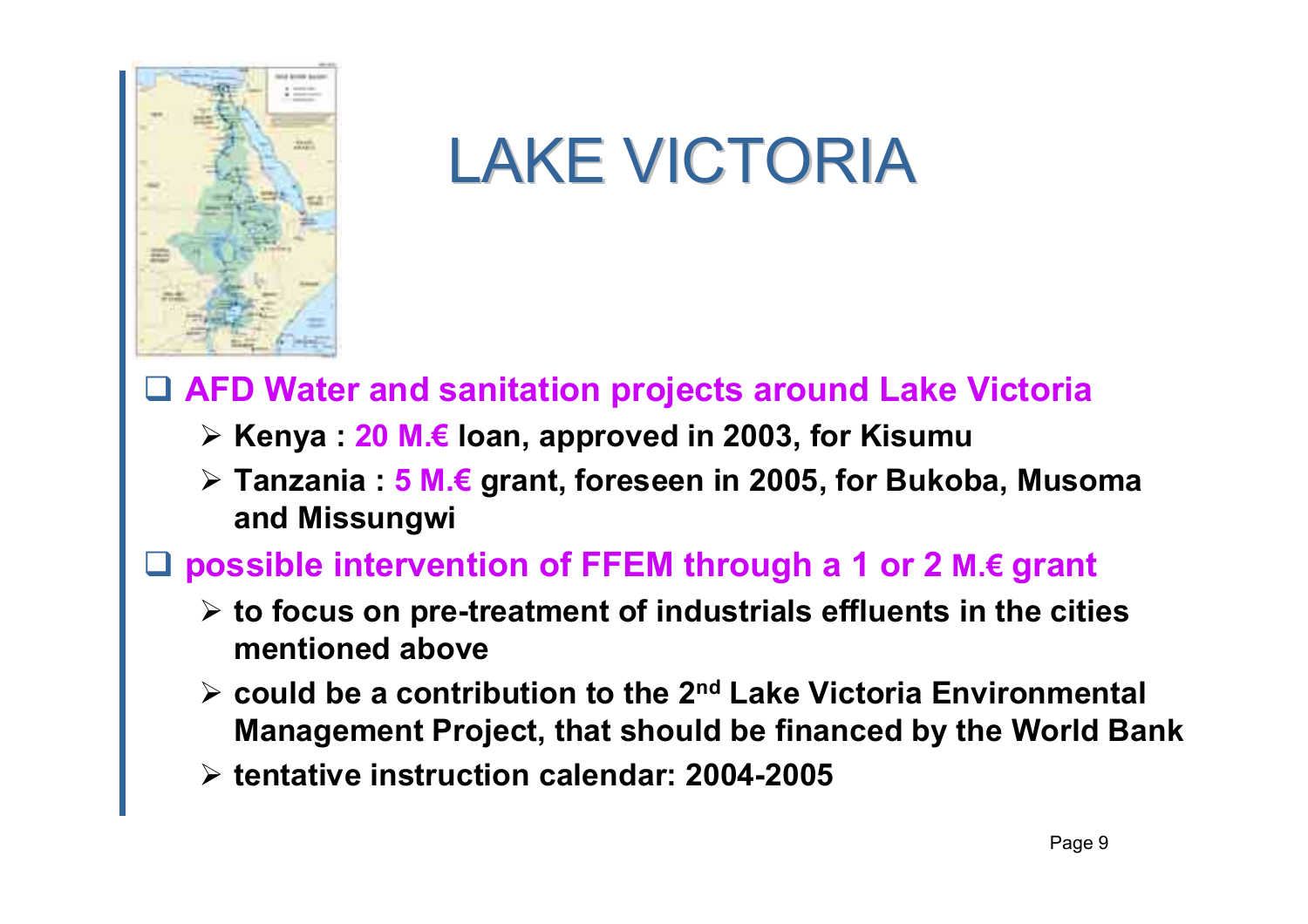

MEKONG BASIN



- $\Box$  **AFD/MAE/FFEM Investigation mission in October 2003 to Mekong River Commission Secretariat:**
	- ¾ **MAE support (1 M.USD): institutional support to MRCS and national Mekong Committees and line agencies**
		- **permanent senior Technical advisor to the Basin Development Plan program**
		- **permanent junior advisor**
	- ¾ **AFD/FFEM support (around 2 M.€): implementation of a regional hydrological system Mekong-HYCOS (MRC-WMO)**
		- **Appraisal scheduled in mid-2005**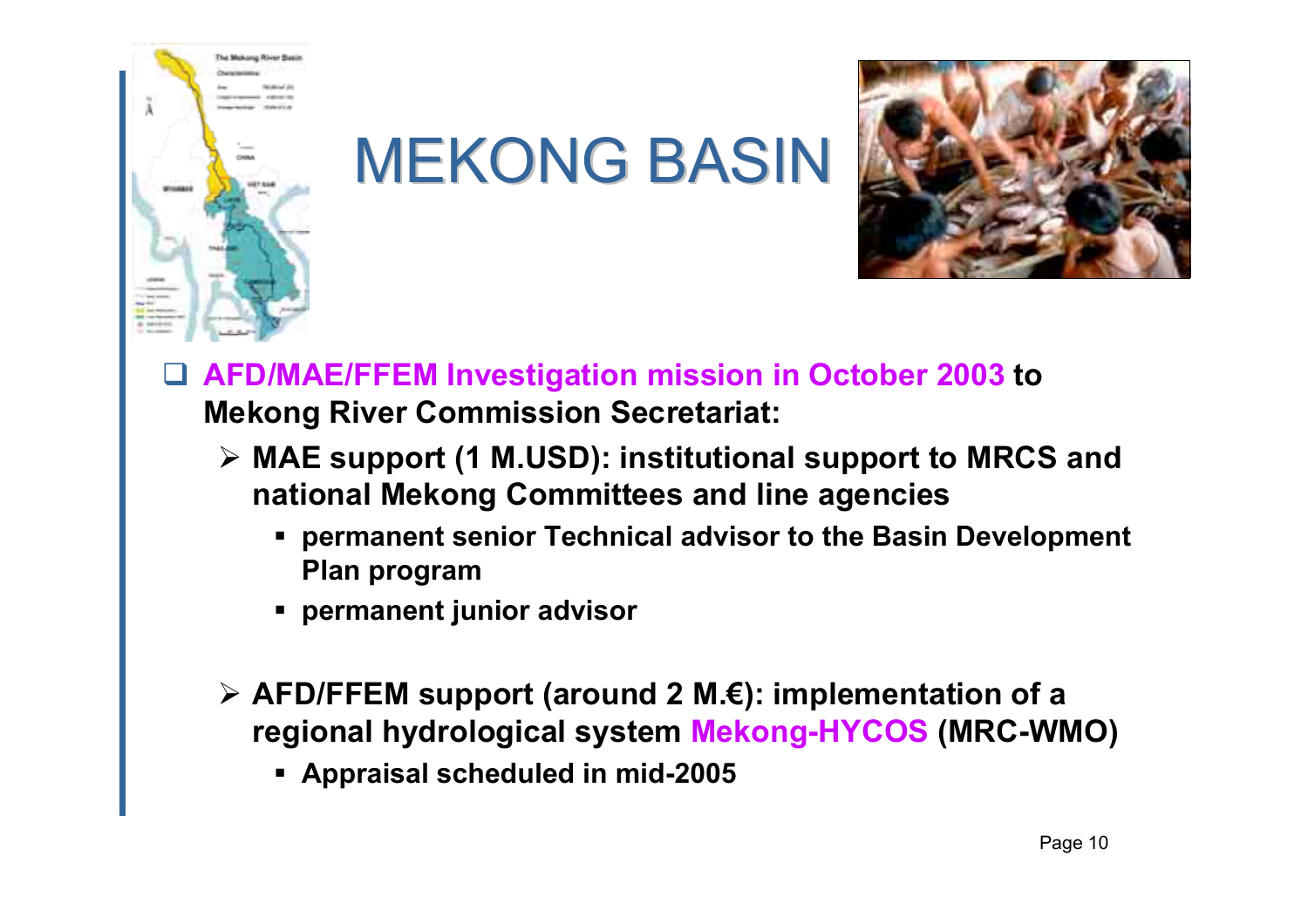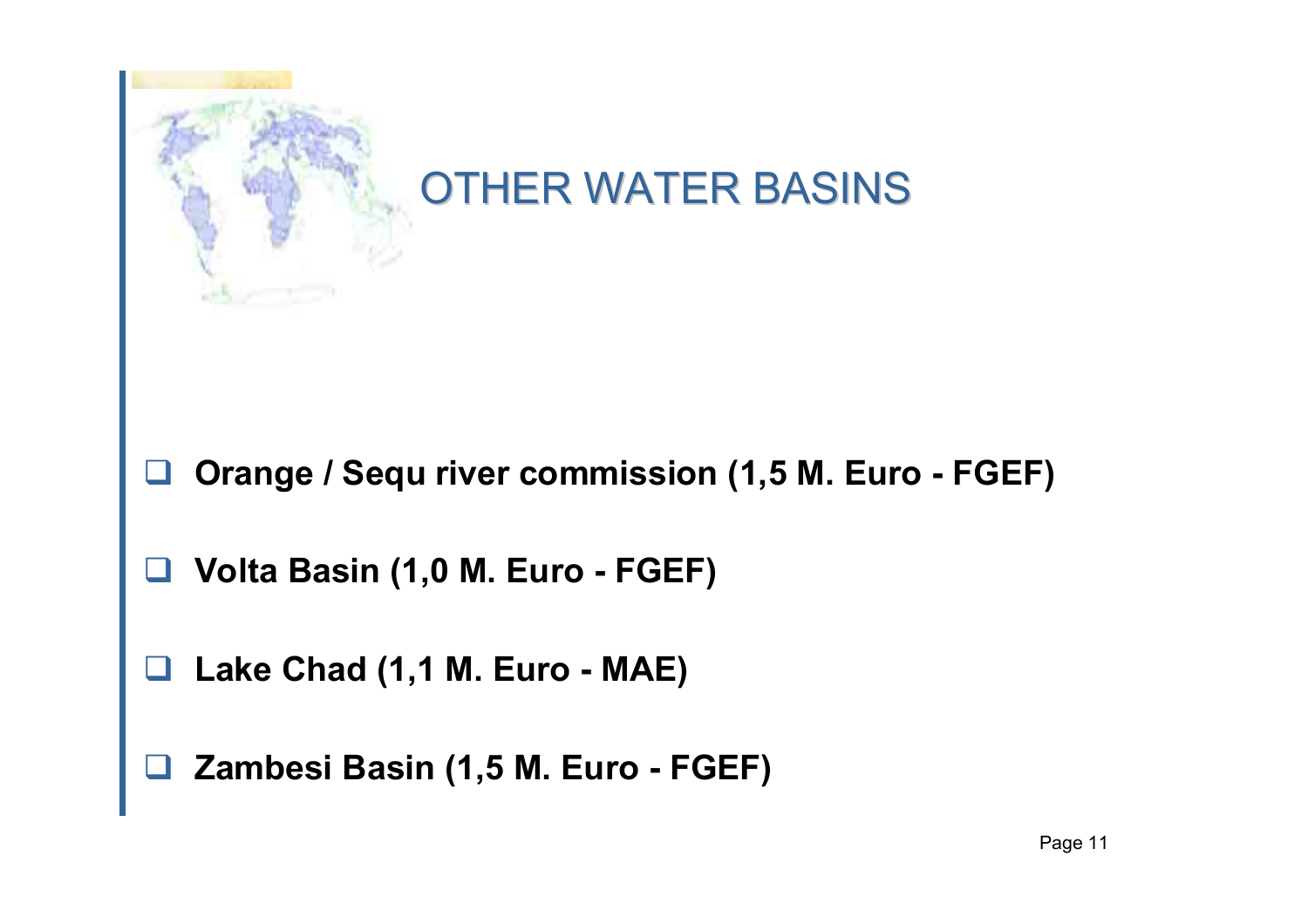

### **CONCLUSION**

**French ODA Strategy** in water resources management

**Development of water national policies**

**Promote integrated water management systems**

- $\triangleright$  national and international water basins
- ¾ water saving in deficient regions (irrigation and water supply systems)
- ¾ protection of upper catchment areas (dam siltation, soil erosion, floods protection)
- $\triangleright$  sewage systems and depollution systems of agricultural, urban, industrial productions.